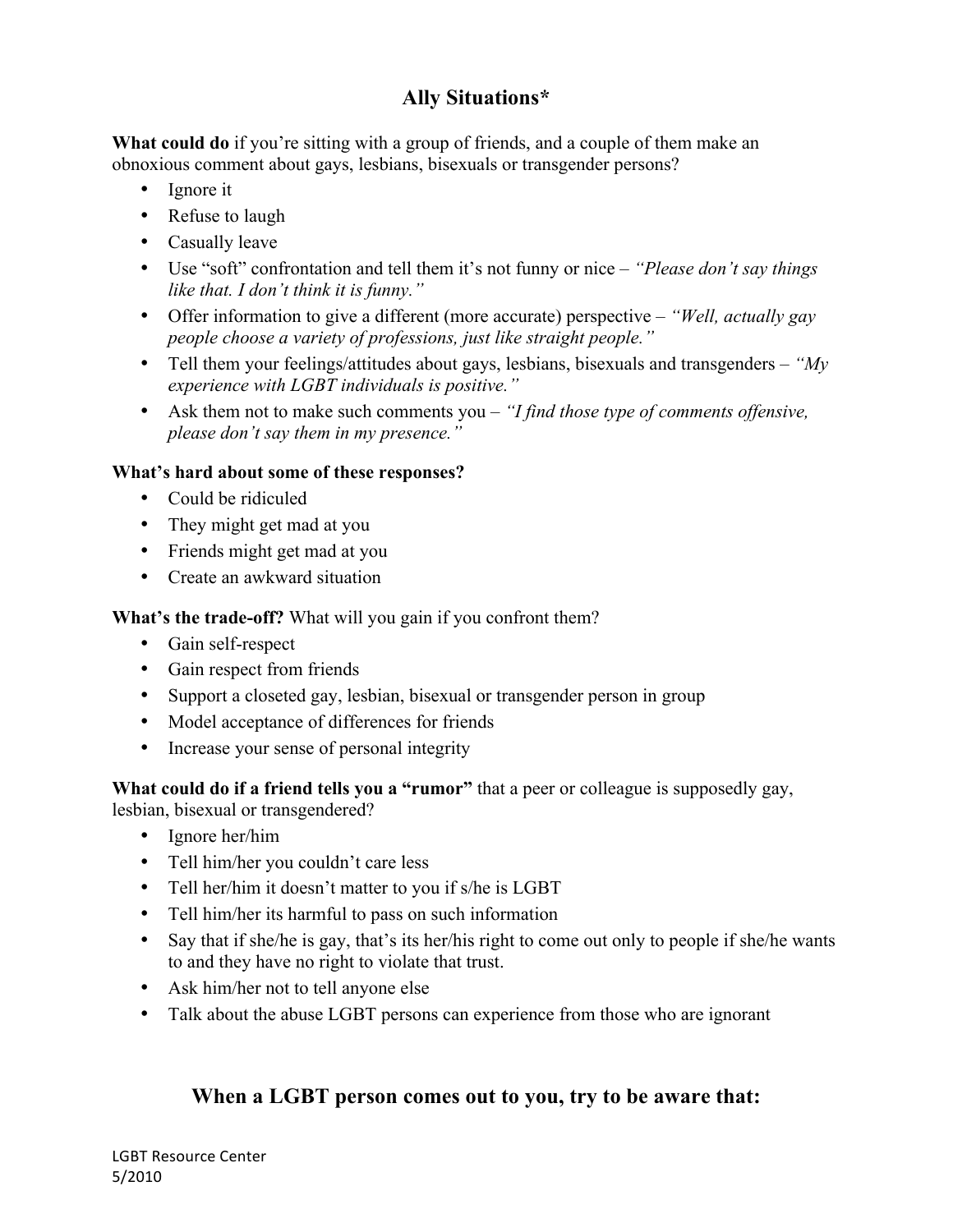- The LGBT person is apt to have spent many hours in thoughtful preparation and shares the information with keen awareness of the possible risk.
- There is no way for the LGBT person to predict your reaction accurately. The LGBT person has no way of knowing in advance if you will be able to shed years of heterosexist and/or homophobic training. Such an intimate offering of self is a gift to be handled with caring and gentle hands.
- It is important to understand that the LGBT person has not changed. You may be shocked by their revelation, but remember this is still the same person as before. Don't let the shock lead you to view the LGBT person as suddenly different or that they have somehow deceived you by not telling you sooner. You now know that this person can love someone of the same gender completely—you have no reason to believe suddenly that this person is morally depraved, emotionally unbalanced, or lacking in integrity.
- Don't ask questions that would have been considered rude within the relationship before this disclosure. This person has the same sensibilities as before. However, you may well need to do some "catching up" Some common questions are:
	- 1. How long have you known you are…? (Gay, lesbian, bisexual, transgender)?
	- 2. Is there someone special in your life?
	- 3. Has it been hard for you carrying this secret?
	- 4. Is there some way I can help you?
	- 5. Have I ever offended you unknowingly?
- Be honest and open about your feelings. It makes the sharing more complete and makes change possible. If you find it hard to believe, say so. If you find you are reacting with emotional repugnance but want to learn more so you can throw off your prejudice, say so. If your feelings are totally negative, you can say that too. It is a possibility that the gay person has certainly considered this risk. But in fairness to yourself, admit aloud that negative feelings may change, so that the door might be open for you to return if you are able to get past your training. LGBT people are accustomed to hurt, but with someone close the rejections may hurt too much and they may have to get away.

### **Overcoming your homophobic reaction**

You may well be tempted to break the bond you have with this LGBT person. Though he or she has not changed, the information now confronts you and your homophobic training. A conflict may be inevitable. Just as some people develop specific phobias (heights, snakes, deep water, etc.) many people take in the antigay messages of the culture and develop homophobia. It is a disability like others phobias and you can get help with it through psychotherapy, provided the therapist does not share your phobia. But just as the person who is phobic about deepwater may be unaware of anything more than a discomfort in the presence of gay people and the desire to avoid them. If you are prone to homophobia, you will be strongly tempted to rid yourself of this previously valued relationship by quick rupture or (if that induces too much guilt in you) by a slow under minding of the relationship. If you see the symptoms and want help, try to find a